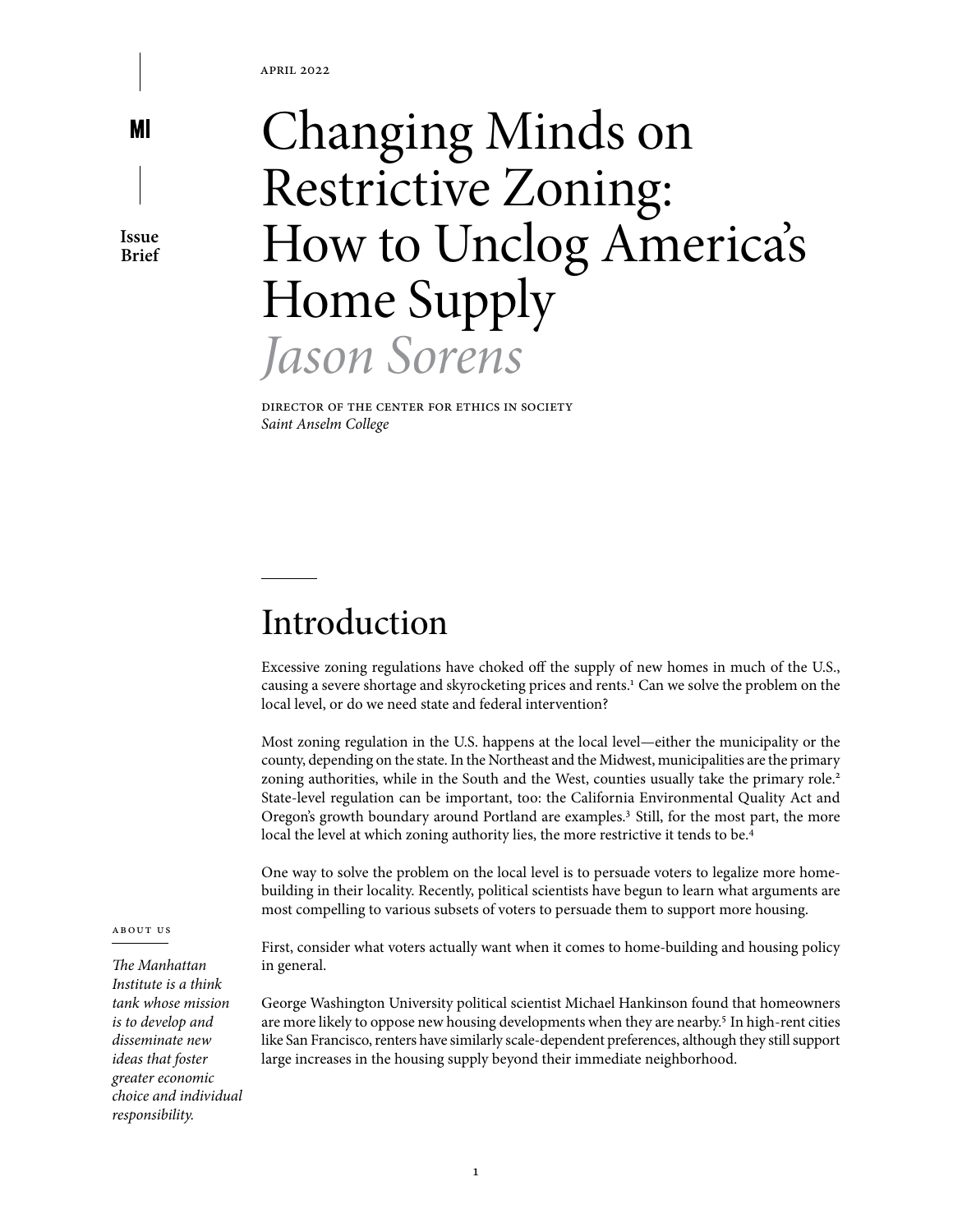Similarly, in a working paper with Saint Anselm College economist Mike Matheis, I found that homeowners in New Hampshire (but not renters) express NIMBY ("Not in My Back Yard") type preferences over specific hypothetical developments, even while most of them have generally pro-housing policy views.6

Finally, University of California–Merced political scientist Jessica Trounstine found that preferences for single-family over multifamily developments are ubiquitous across demographic subgroups in the United States.<sup>7</sup>

These findings, combined with polling data that show that a plurality or majority of Americans with an opinion are willing to relax zoning regulations to allow more housing to be built, suggest that voters are more willing to support new housing supply when it's framed as a general policy issue rather than a referendum on a specific project.<sup>8</sup>

In other words, public hearings on specific projects are not a useful setting for getting housing built. Instead, zoning ordinances should be revised to allow more housing to be built "by right," so that public review is more limited in scope. When development is allowed by right, local regulatory bodies have less discretion to reject a development proposal outright, and so NIMBY pressure from nearby homeowners has less influence. A more rules-based process also helps property owners have more certainty about timing and cost of development.

#### The Red–Blue Divide

Attitudes toward housing policy do vary by ideology and partisanship, so if developers or politicians are trying to persuade a community to support more housing development, they have to know the best approach.

In general, surveys find that liberals and Democrats express more willingness to reform zoning ordinances to allow for multifamily housing than conservatives and Republicans do. For instance, Stanford and University of California–Santa Barbara political scientists William Marble and Clayton Nall found that liberal voters are more likely to support changing local laws to allow more construction, giving neighborhoods more voice, requiring local governments to allow apartments, and allowing more development of open space.<sup>9</sup> However, liberals are no more likely than conservatives to support relaxing environmental limits on development.

#### CONTACTS

*To request an information packet about MI, or if you have questions about how to support us, contact* support@ MANHATTANinstitute.org.

52 Vanderbilt Ave. New York, NY 10017 (212) 599-7000 info@manhattaninstitute.org

Statewide surveys of New Hampshire voters in 2020 and 2021 yield more insights on housing policy attitudes and how, in general, voters approve of development but sometimes disagree with the policy measures necessary to achieve it.<sup>10</sup>

Even before the pandemic, New Hampshire had one of the tightest housing markets in the country, so the problem is particularly relevant there.<sup>11</sup> The median cost of a two-bedroom apartment statewide in 2021 was \$1,498, and rent increases outpaced inflation every year since 2014, according to New Hampshire Housing survey data.12 The statewide rental vacancy rate is below 1% and has been below 2% every year since 2016.13 (A balanced rental market is typically thought to feature a vacancy rate of  $4\% - 5\%$ .)<sup>14</sup> Unsurprisingly, the [Wharton Residential Land](https://real-faculty.wharton.upenn.edu/gyourko/land-use-survey/) [Use Regulatory Index](https://real-faculty.wharton.upenn.edu/gyourko/land-use-survey/) has New Hampshire as one of the more regulated—or even, depending on the year analyzed, one of the top five most regulated—states for home construction.15

Yet New Hampshire voters, in principle, want housing to be more affordable. In both years of the survey, 63% of voters agreed that their community needs more affordable housing, and firm majorities (58.3% in 2020 and 71% in 2021) supported the state government's setting a hard limit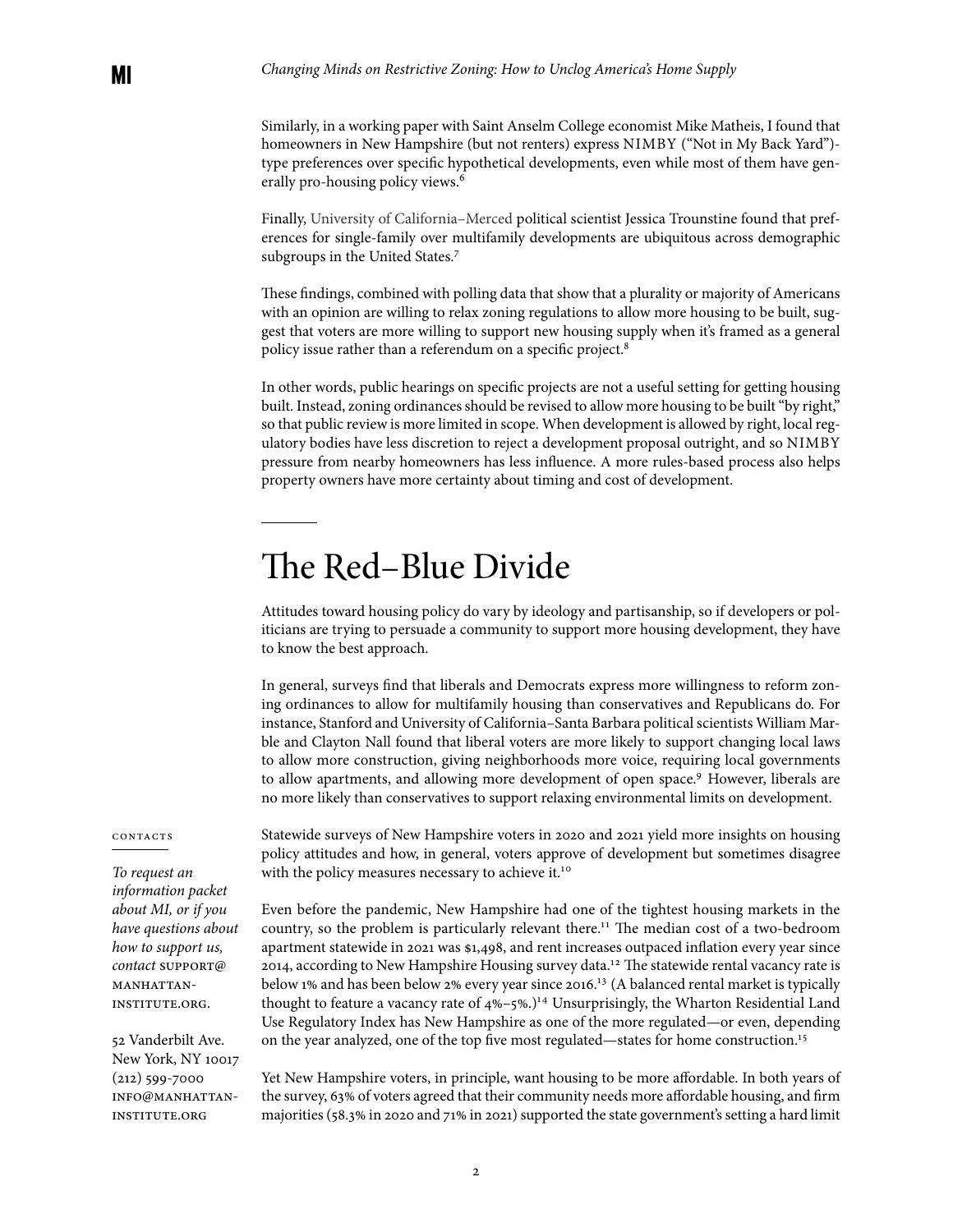on how long local planning and zoning boards can take to review building permits.16 Pluralities or majorities disagreed that their communities should "prevent development and keep the state the way it is" but were less convinced that towns and cities should relax planning and zoning regulations in order to allow more housing to be built (only 28.7% in 2020 and 39% in 2021 agreed with easing the restrictions).

The 2021 survey also looked at attitudes toward two propositions: a proposal that multifamily housing should be built only in cities, while suburbs and rural areas should be mostly single-family housing; and a legislative proposal that would authorize statewide the construction of duplexes, triplexes, and fourplexes on lots served by municipal water and sewer, and where residential development is allowed.17

Respondents were opposed nearly 2-to-1 to banning apartments, duplexes, and townhouses from suburbs and rural areas, and they were evenly split on the far-reaching legislative proposal to legalize fourplexes statewide in sewer-served areas. Since most suburban communities ban everything but single-family homes altogether, these results suggest that voters want a more relaxed zoning regime.18 They may not realize how restrictive the zoning of their own towns really is. At the same time, voters are split on whether state government should directly preempt local single-family zoning requirements.

Looking at demographic and political predictors, we see that women, non-homeowners, lower-income adults, more educated adults, liberals, and Democrats were more likely to favor affordable housing and legalizing fourplexes statewide and to oppose preventing development to "keep the state the way it is."<sup>19</sup>

But on the question of relaxing planning and zoning regulations, only liberals, Democrats, non-homeowners, and those under 35 were in favor, while all other groups were opposed. Conservatives and Republicans were somewhat more likely to want to set a hard limit on how long permit review could take, but all subgroups were in favor.20 Unfortunately, we lack representative survey data of this kind for other states, but the available evidence suggests that these correlations probably hold outside New Hampshire, though the precise percentages of support and opposition to development likely vary state to state.

#### People Are Persuadable

Survey experiments can tell us whether voters' housing policy views can change. In these experiments, one randomly selected group of respondents is shown certain persuasive messages, and another randomly selected group of respondents is shown a different message or a control message. Then researchers ask both groups questions about housing policies.

The Marble and Nall study found that an economic message stressing that more housing production makes housing more affordable counterproductively *reduces* support for building more housing among left-liberal homeowners, while having no effect on other groups.<sup>21</sup> In other words, a homeowner's self-interest trumps ideology.

In work with my colleague Mike Matheis on New Hampshire residents, and in a separate working paper for the Manhattan Institute that looks at residents of Connecticut, New Jersey, and New York ("tristate"), I tested whether different persuasive messages can change opinions on four housing policy questions, relative to a control message.<sup>22</sup>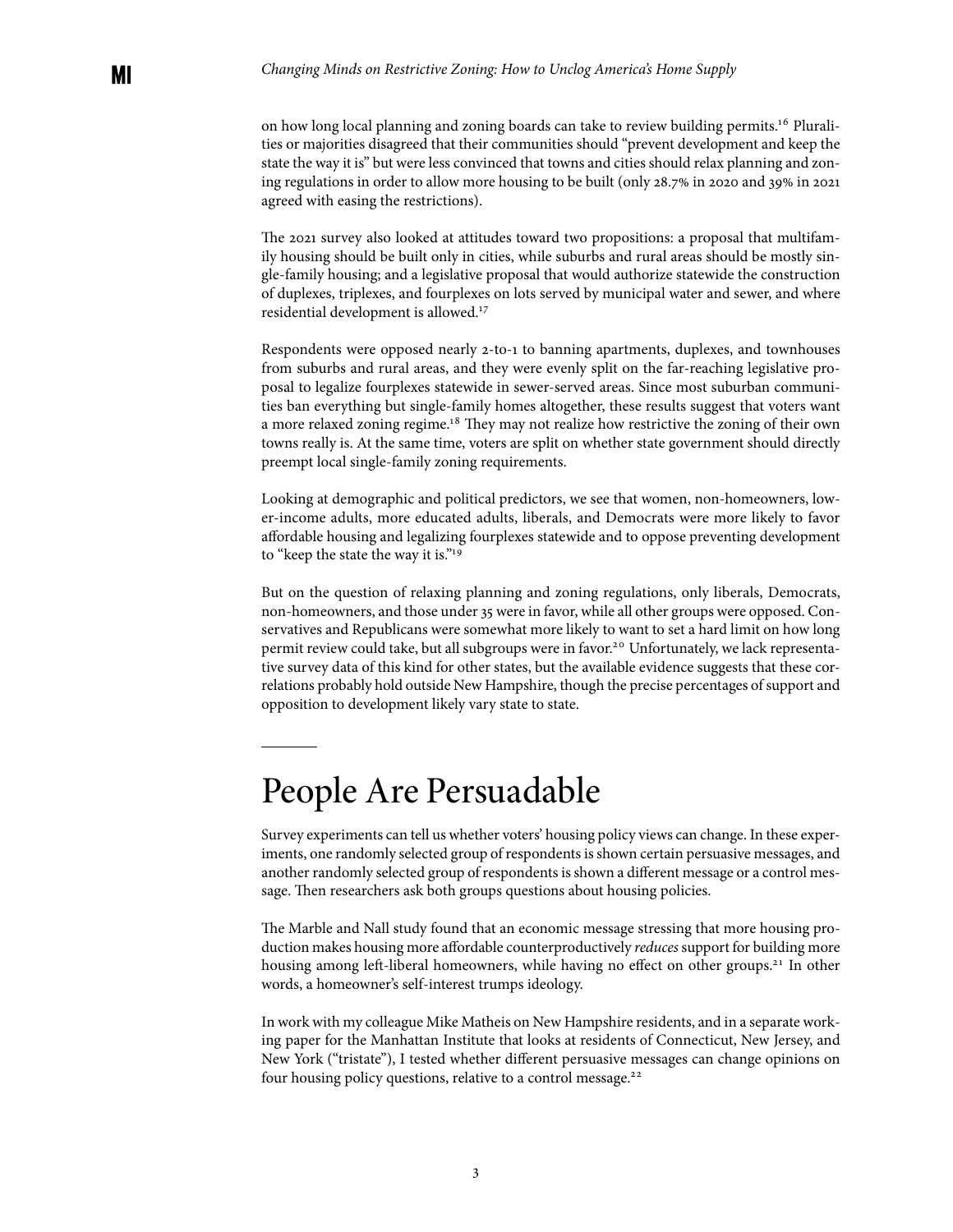The housing policy attitudes I tested are similar to those for the New Hampshire statewide surveys: one, the level of support for more affordable housing "in my area"; two, whether the state should reduce planning and zoning regulations to allow more housing to be built; three, whether the state should do more to prevent development and "keep the state the way it is"; and four, whether the state should set a hard limit on how long local planning and zoning boards can take to review a permit to build housing.<sup>23</sup>

The persuasive messages focused on how local zoning regulations hurt job growth and gross domestic product (*Economic Expertise*), how local zoning regulations violate landowners' property rights (*Property Rights*), how local zoning regulations prevent working-class families from getting their kids into good schools (*Fairness*), and, in the study of the tristate area, how local zoning regulations "lock in racially segregated neighborhoods" (*Racial Justice*).<sup>24</sup>

Figure 1



**Mean Pro-Housing Attitudes by Experimental Message in New Hampshire**

**Figure 1** shows the average (mean) score on an index of pro-housing attitudes for respondents who received the control message and each of the experimental messages. Compared with the control message, *Property Rights* and *Fairness* had strong, positive persuasive effects on New Hampshire adults, whereas *Economic Expertise* had no effect (*Racial Justice* was not tested in New Hampshire).<sup>25</sup> The effect of *Property Rights* seemed to be strongest for moderates and independents, while the effect of *Fairness* seemed to be strongest for left-liberals and Democrats.26 The effects were strongest on the question of whether planning and zoning regulations should be reduced to allow more housing to be built—unsurprisingly, since the messages focused on the deleterious effects of regulation.

Tristate residents were harder to move. The only statistically significant effects were found for attitudes toward reducing regulations. On that question, *Economic Expertise* and *Fairness* were both substantively and statistically significant in changing attitudes, while *Property Rights* was not, and *Racial Justice* was substantively but not statistically significant.<sup>27</sup>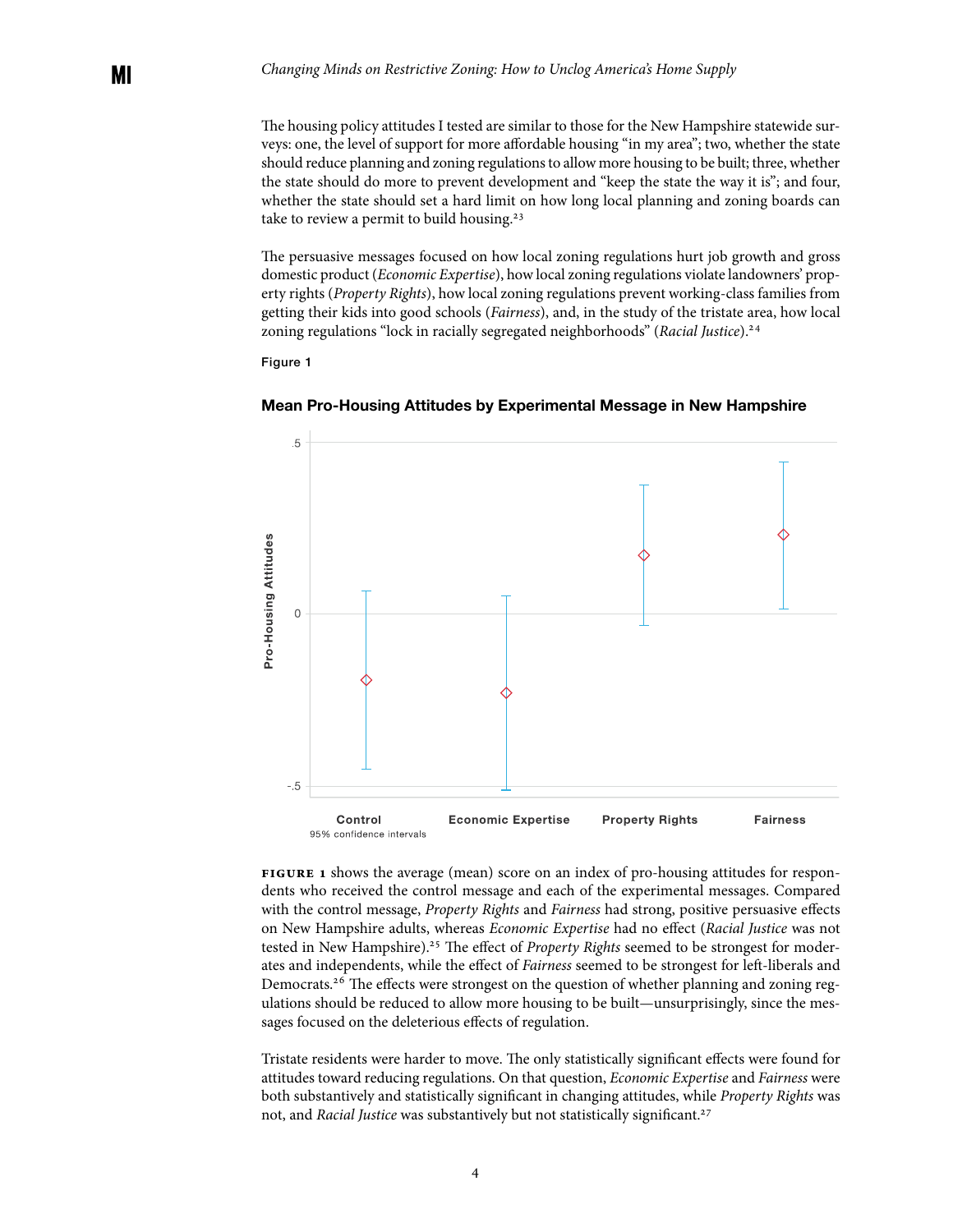There are several reasons that tristate residents might have been harder to convince than New Hampshire residents. First, our data showed that tristate residents were more pro-housing to begin with, probably because they were younger, far more left-leaning, and far less homeowner-dominated than the New Hampshire sample.<sup>28</sup>

Second, it is appropriate that the experimental treatments should work differently on different subgroups. Since the tristate sample was more liberal and consisted equally of renters and homeowners, it's not surprising that the *Property Rights* argument didn't change very many minds. Meanwhile, economic growth is not seen as a bad thing in an area that's already heavily urbanized, while rural New Hampshirites tend to recoil from the idea of "too much" economic growth, even at the expense of their material interests.29

Third, in both samples, many respondents had trouble making connections across the different policy questions. For instance, a sizable fraction of respondents in both surveys agreed with supporting more affordable housing in their community *and* with doing more to prevent development!<sup>30</sup>

The final reason we might expect a difference in results is that partisan polarization on housing and zoning issues has been growing since the New Hampshire study was conducted in early 2020, perhaps because President Donald Trump made Democrats out to be a "threat to the suburbs" because of the Obama administration's conditioning of some federal funds on local housing deregulation.31 The New Hampshire surveys conducted in 2020 and 2021 showed a widening gap between Republican and Democratic attitudes toward most housing issues.32 Voters may simply be less persuadable now.

Survey experiments also have inherent limitations. They can have small sample sizes that make it difficult to draw conclusions about subgroups. Many respondents are simply trying to complete the survey as quickly as possible, and a research design that forces respondents to carefully consider and think about what they are reading works better than one that allows respondents to breeze through. To date, we have not had a strong, large-sample, national study of how to affect housing policy attitudes.

Still, the emerging literature suggests that voters can be persuaded to reduce regulations, especially by fairness-type arguments that point out how zoning limits social mobility. Advocates need to do more to connect excessively strict zoning ordinances to housing shortages and then to cost-of-living problems in the minds of the public. Too many voters think that they can have their cake and eat it, too: no development, but lots of affordable housing.

### The American Dream's Rising Price Tag

Why are these voters mistaken? What are the stakes of the housing policy debate?

The prices of newly built, detached, single-family homes in the U.S. have increased more than twice the rate of inflation over the last two decades. In 2000, the median price for a newly built, detached, single-family house in the U.S. was just \$172,000.33 By 2020, that figure had soared to \$336,900, an increase of nearly 96%.34 Over the same period, inflation as measured by the personal consumption expenditures (PCE) deflator was just 42%. 35 Rents have also increased faster than inflation, and from February 2021 to February 2022 went up by more than 20% nationally.<sup>36</sup>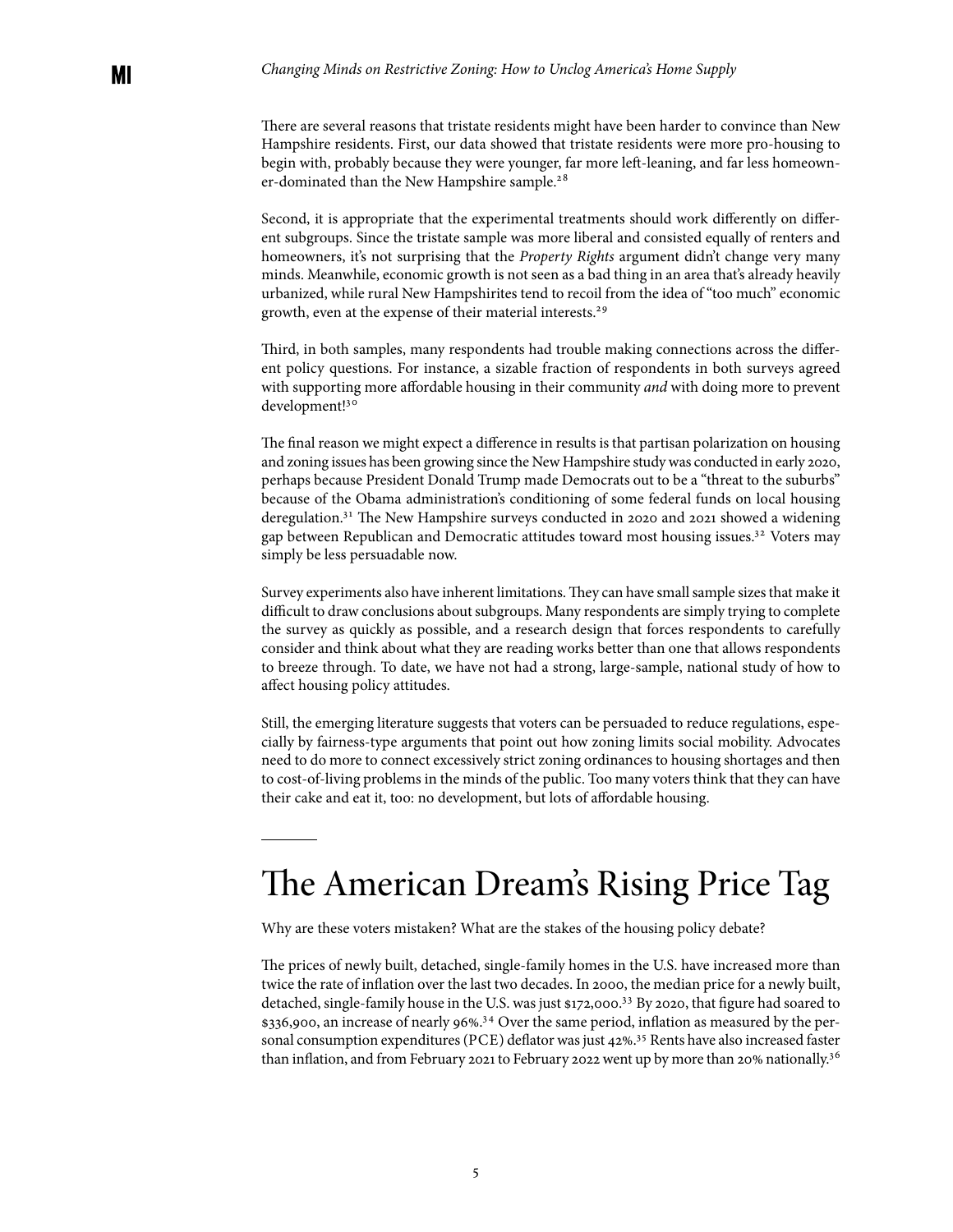Ever-costlier housing in some areas is distorting the labor market, making it difficult for employers to hire in the most productive areas of the country.<sup>37</sup> It's also widening opportunity gaps, as lower-income workers are hit by high prices and are disproportionately driven out of costly metro areas.38 Socioeconomic achievement gaps also widen wherever neighborhoods with better schools have drastically higher home values because families of modest income cannot afford to buy into them.<sup>39</sup>

Why has the cost of housing increased so much over the last two decades? One immediate-term answer is a decline in mortgage interest rates since the start of the pandemic,40 but this is only a partial explanation because the greater part of the price increases occurred before the pandemic.<sup>41</sup> Another explanation suggests that buyers want larger homes than ever before, but even in terms of price per square foot, housing has been becoming more costly.<sup>42</sup>

Economists generally agree that legal restrictions on housing supply, such as single-family-only rules, minimum lot sizes, and other forms of density restrictions, are the main reason for the growth in housing costs in much of the U.S., especially the Northeast and the Pacific Coast.43 Under conditions of rising housing demand, crushing supply through restrictive zoning policies causes higher prices, which results in more class and racial segregation, less educational opportunity for lower-income families, misallocation of labor, and lower GDP, in addition to the loss of property rights and values suffered by landowners who are prevented by regulations from developing their land.<sup>44</sup>

Land-use regulations also have *political* consequences. In conversations with conservative activists, I find a widespread assumption that building multifamily or cheap single-family homes brings in Democratic voters. The reality is precisely the opposite. In a 2018 article published in *Political Geography*, I examined the political consequences of land-use regulation at the state, county, and municipal levels and found that communities with stronger restrictions on housing supply gradually become more Democratic.45 The impact was consistently sized and statistically significant at the different geographic levels. The main mechanism is college education: stringently regulated and thus more costly places drive away noncollege voters, depressing Republican vote share.

### The Politics of Restrictive Zoning

The most obvious reason that local governments would adopt restrictive policies toward home-building is to boost the values of existing homes. Perhaps homeowners lobby local landuse boards to deny or delay projects that would add supply and reduce the rate of growth in the value of their homes. In tony Bedford, New Hampshire, a NIMBY group known as the Bedford Residents Association successfully mobilized, largely on social media, to kill a highway-adjacent mixed-use development that over 50% of town residents supported.<sup>46</sup>

While this kind of rent-seeking by homeowners might be part of what is going on, a better explanation includes the fact that homeowners have a large proportion of their wealth locked up in their homes and see nearby change of any kind as a potential threat to that value. In fact, home equity and retirement accounts accounted for 61.7% of American households' wealth in 2017.<sup>47</sup> Restrictive zoning is a way of trying to mitigate risks to home equity.48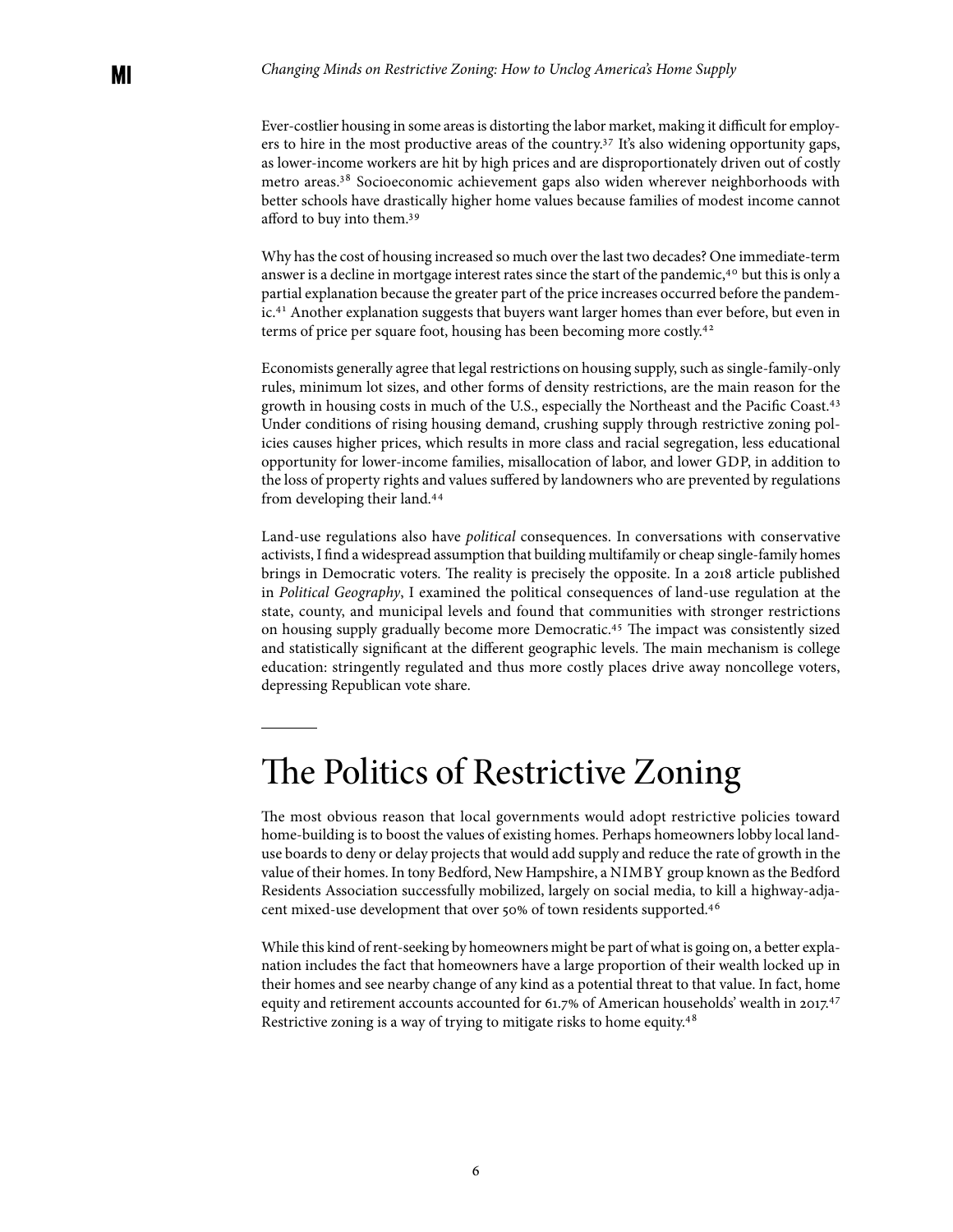This explanation fits a few other facts.

First, the people who show up at hearings on proposed development projects are overwhelmingly homeowners who live nearby, and they overwhelmingly oppose these projects.49 Second, the polling that exists on specific projects suggests that town-wide attitudes toward new housing are often much more positive than those of attendees at hearings.<sup>50</sup> Third, "preventing risks" could explain why so many communities also deny commercial projects, which wouldn't make sense if homeowners were simply trying to maximize home values. In fact, in states where towns rely on the property tax, it would be downright counterproductive because it would reduce the tax base and shift the burden toward homeowners, *reducing* local property values.

On the other hand, commercial developments typically *are* substantially less regulated than residential developments, a fact that is more consistent with the idea that homeowners simply don't like new housing being constructed.<sup>51</sup> Moreover, highly rural jurisdictions are more likely than other places to lack zoning altogether, probably because many voters in such towns own developable land and would lose out from restrictive zoning.52 Highly urban jurisdictions also tend to be less restrictive than inner-ring suburbs (the typically older suburbs surrounding the center of town), possibly because developers and renters have more influence in large cities.53

The rent-seeking explanation of restrictive zoning implies that jurisdictions with homeowner majorities cannot be trusted to implement optimal zoning policies wholly on their own. State government needs to step in to preempt some of the most restrictive land-use tools that these jurisdictions use to stop or delay development. Of course, local governments fight these proposals vigorously, and we probably don't want to eliminate all ability of local governments to regulate land use, because they might have some valuable but highly specific knowledge of circumstances that higher-level governments lack.54 Still, there need to be guardrails.

The preventing-risk explanation of restrictive zoning implies that reforms to local institutions make for better housing policy. If public hearings simply empower anti-change abutters (owners of adjacent properties slated for development) without giving voice to the broader community, then perhaps there should be fewer public hearings. Towns should conduct random surveys of their residents before putting together their master plans, in order to accurately assess the opinion of the whole. By-right development should be expanded. If local elections are also unrepresentative, states can change local election timing or conduct more outreach to renterheavy areas to encourage broader turnout and more representative views on local bodies.

### Solving America's Housing Shortage

Economists have found that the housing shortage is a consequence of government overregulation through the zoning power.55 This power is mostly exercised by local, rather than state or federal, governments.56 And political messaging can make the subject more polarizing. This is selfdefeating—politically, economically, and, most importantly, ethically. Residential land-use regulations are taking away private property rights without compensation while stifling the U.S. economy.

Despite their costs, excessively strict regulations on home-building persist because local control of housing policy is highly undemocratic in most places. Regulatory boards defer to abutters who show up at hearings to oppose projects that the silent majority may support.<sup>57</sup> Homeowners in general have an incentive to rent-seek by limiting the supply of new homes. They tend to dominate low-turnout local elections.58 Most states lack regulatory takings compensation statutes beyond the federal government's standard that would force governments to set a value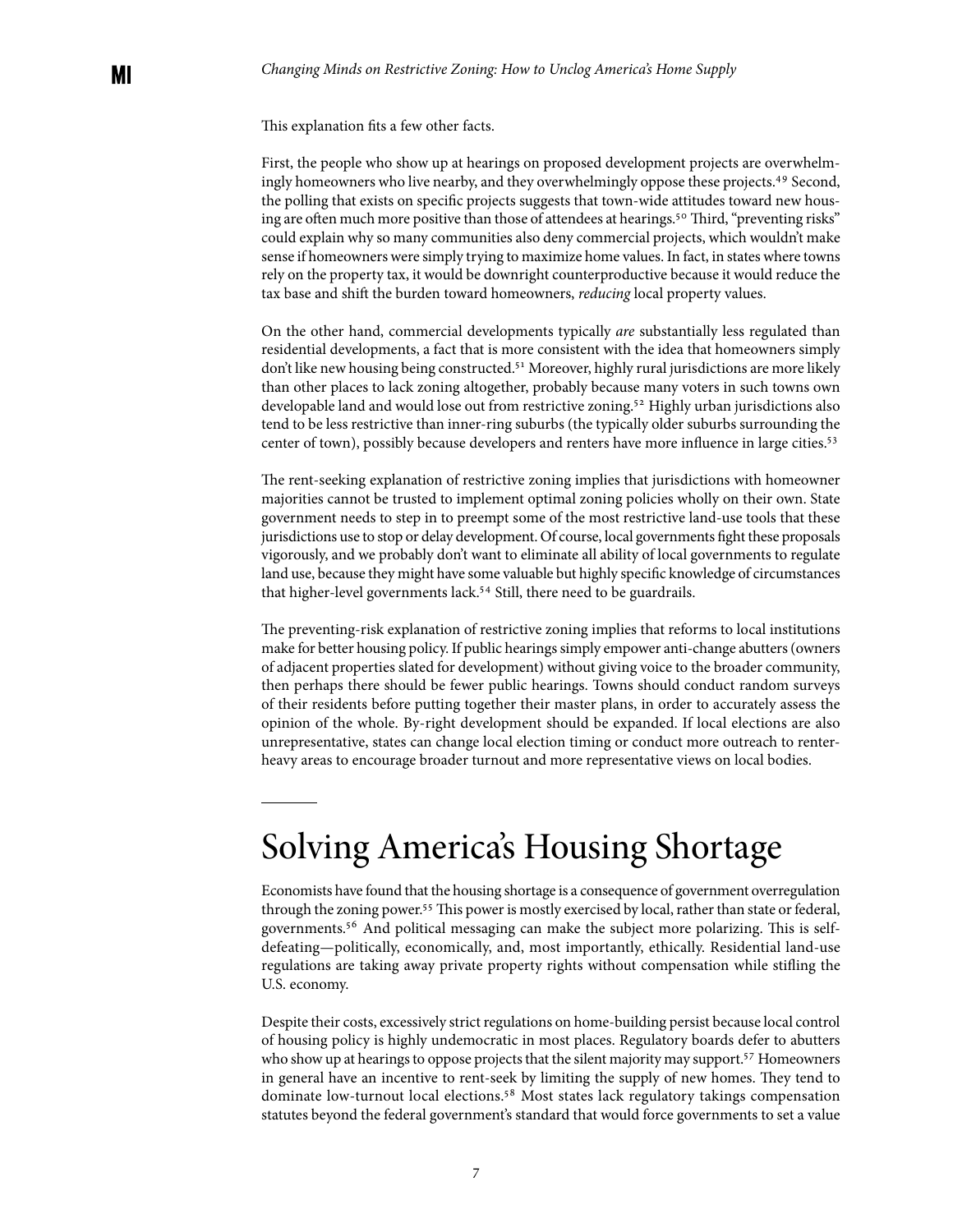on new regulations and pay a price for them.59 Zoning ordinances have become so complex that projects of any scale can require multiple variances, each of which triggers a new regulatory review and a new pressure point for NIMBY activists to influence.<sup>60</sup>

The new political science research on land-use regulation is looking at institutional reforms and persuasive messaging that can unblock the clogged local housing regulation system.

Moving away from unrepresentative public hearings, putting local elections on cycle with state elections, preempting the most egregious forms of exclusionary zoning at the state level, and allowing more development by right in zoning ordinances are just a few of the changes to the "rules of the game" that would ultimately help change the political dynamic.

The nascent research on messaging suggests that telling homeowners that new housing will reduce the value of their homes (which is probably incorrect, anyway, even for multifamily developments)<sup>61</sup> is counterproductive, while, depending on the audience, economic growth, property rights, and fairness messages could change minds. Voters also need to be shown the trade-offs involved. You can't have a no-change environment *and* affordable housing unless you kill off housing demand—and no one wants that.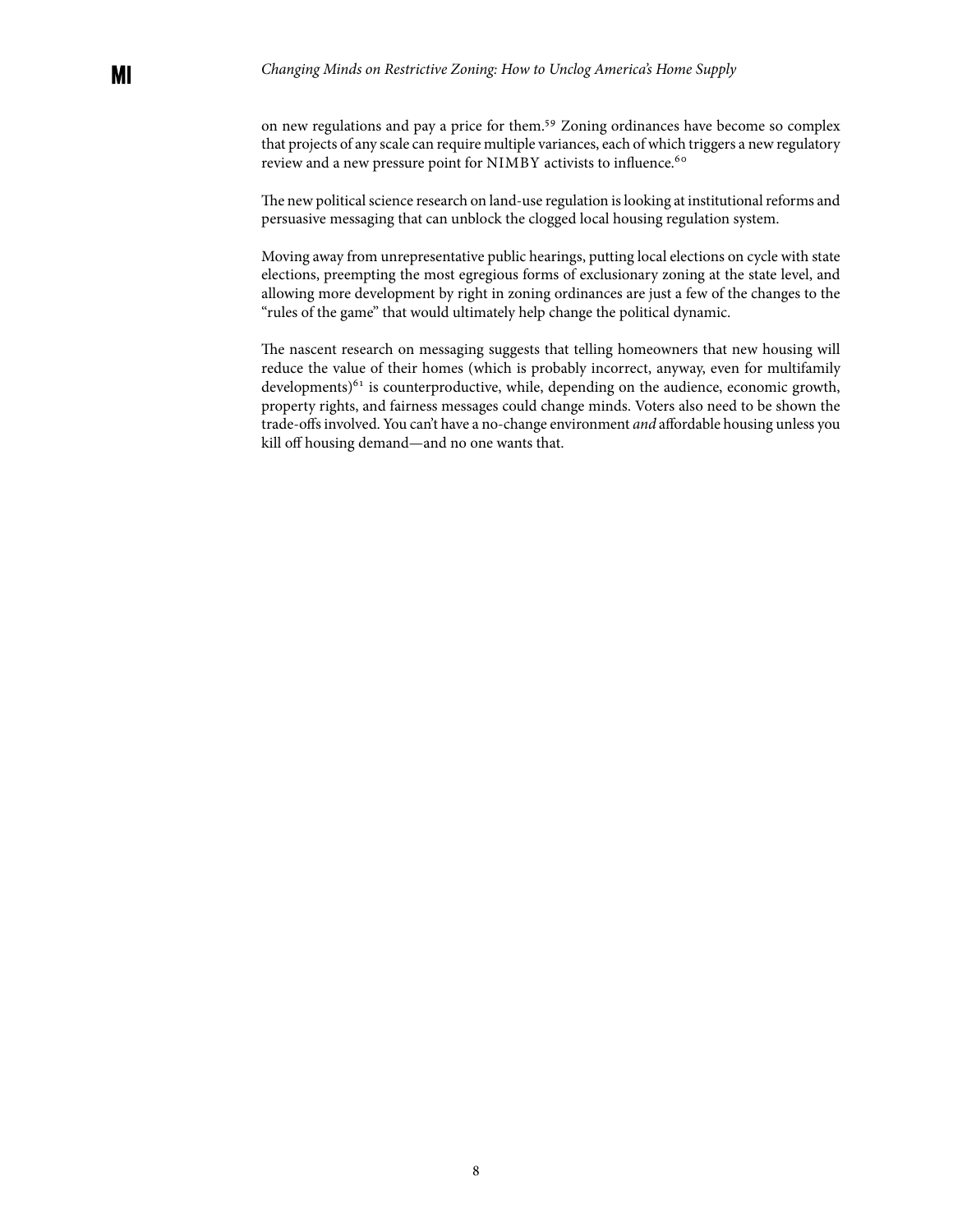## About the Author

#### **Jason Sorens**

Director of the Center for Ethics in Society

*Jason Sorens is director of the [Center for Ethics in Society at Saint Anselm College.](https://link.edgepilot.com/s/f4fac3aa/StKN0bbLZU6L9f5sNvtsIA?u=http://www.anselm.edu/ethics) He holds a PhD in political science from Yale University and a BA in economics and philosophy from Washington and Lee University. Sorens has published more than 20 peer-reviewed journal articles, the book* Secessionism: Identity, Interest, and Strategy *(2012), and a biennially revised book (with William Ruger),* Freedom in the 50 States*, for the Cato Institute.* 

*Sorens's research focuses on fiscal federalism, U.S. state politics, and movements for regional autonomy and independence around the world. He has taught at Yale, Dartmouth, and the University at Buffalo. Sorens resides in Amherst, New Hampshire.*

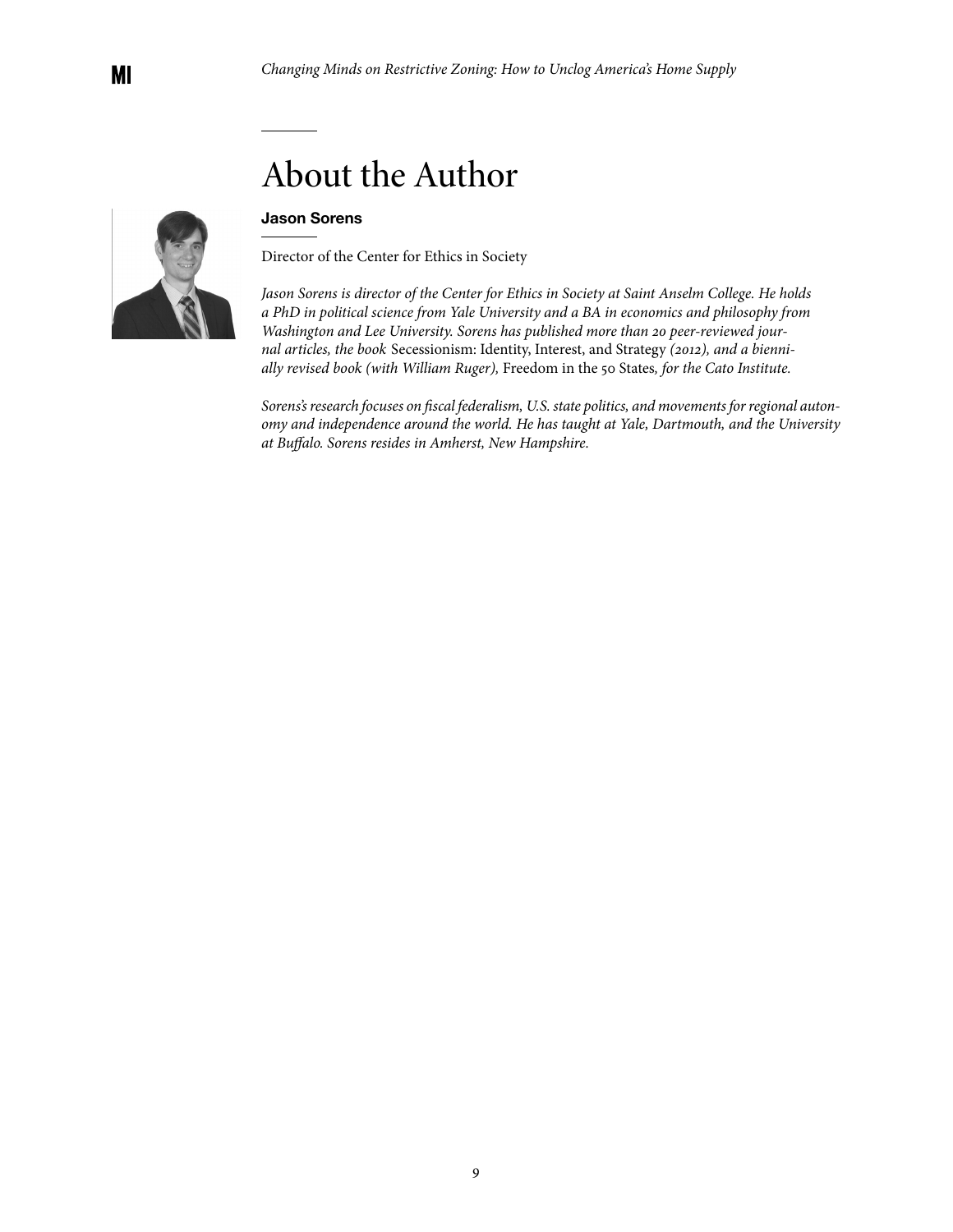### Endnotes

- <sup>1</sup> Joseph Gyourko and Raven Molloy, ["Regulation and Housing Supply](https://www.sciencedirect.com/science/article/abs/pii/B9780444595317000193)," *Handbook of Regional and Urban Economics* 5 (2015): 1289–37.
- <sup>2</sup> Lydia Lo, "[Who Zones? Mapping Land-Use Authority Across the US,](https://www.urban.org/urban-wire/who-zones-mapping-land-use-authority-across-us)" *Urban Wire Neighborhoods, Cities, and Metros* (blog), Dec. 9, 2019.
- <sup>3</sup> For CEQA: The California Environmental Quality Act, see [https://files.resources.ca.gov/](https://files.resources.ca.gov/ceqa/) [ceqa;](https://files.resources.ca.gov/ceqa/) for Oregon's urban growth boundary map, see [https://www.oregonmetro.gov/](https://www.oregonmetro.gov/urban-growth-boundary) [urban-growth-boundary.](https://www.oregonmetro.gov/urban-growth-boundary)
- <sup>4</sup> State lawmakers across the country introduced legislation opposed to what they characterize as overly restrictive local zoning; see Kristian Hernández, ["As Rents Soar, States](https://www.pewtrusts.org/en/research-and-analysis/blogs/stateline/2022/03/15/as-rents-soar-states-take-aim-at-local-zoning-laws)  [Take Aim at Local Zoning Rules](https://www.pewtrusts.org/en/research-and-analysis/blogs/stateline/2022/03/15/as-rents-soar-states-take-aim-at-local-zoning-laws)," *Stateline* (blog), Mar. 15, 2022; William A. Fischel, *[Zon](https://www.lincolninst.edu/sites/default/files/pubfiles/zoning-rules-chp.pdf)[ing Rules! The Economics of Land Use Regulation](https://www.lincolninst.edu/sites/default/files/pubfiles/zoning-rules-chp.pdf)* (Cambridge, MA: Lincoln Institute of Land Policy, 2015).
- <sup>5</sup> Michael Hankinson, ["When Do Renters Behave Like Homeowners? High Rent, Price](https://www.cambridge.org/core/journals/american-political-science-review/article/abs/when-do-renters-behave-like-homeowners-high-rent-price-anxiety-and-nimbyism/72B5F7B4CFEC099E9EC4A7A1EAD8611D)  [Anxiety, and NIMBY](https://www.cambridge.org/core/journals/american-political-science-review/article/abs/when-do-renters-behave-like-homeowners-high-rent-price-anxiety-and-nimbyism/72B5F7B4CFEC099E9EC4A7A1EAD8611D)ism," *American Political Science Review* 112, no. 3 (2018): 473–93.
- <sup>6</sup> Mike Matheis and Jason Sorens, "[Framing Affordable Housing: Experimental Evidence](https://www.anselm.edu/sites/default/files/CEBG/Framing%20Affordable%20Housing%20ConfRev.pdf)  [from New Hampshire](https://www.anselm.edu/sites/default/files/CEBG/Framing%20Affordable%20Housing%20ConfRev.pdf)," working paper (Sept. 2, 2020).
- <sup>7</sup> Jessica Trounstine, "[You Won't Be My Neighbor: Opposition to High Density Develop](https://faculty.ucmerced.edu/jtrounstine/Skittles_UAR_ALL.pdf)[ment,](https://faculty.ucmerced.edu/jtrounstine/Skittles_UAR_ALL.pdf)" *Urban Affairs Review* (Dec. 6, 2021).
- <sup>8</sup> Jerusalem Demsas, "[How to Convince a NIMBY to Build More Housing](https://www.vox.com/22297328/affordable-housing-nimby-housing-prices-rising-poll-data-for-progress)," Vox, Feb. 24, 2021; East Bay Leadership Council, ["New Poll Highlights Concerns with Local Housing](https://eastbayleadershipcouncil.com/news/new-poll-highlights-concernes-with-local-housing-development-state-mandates)  [Development, State Mandates,](https://eastbayleadershipcouncil.com/news/new-poll-highlights-concernes-with-local-housing-development-state-mandates)" Sept. 30, 2020.
- <sup>9</sup> William Marble and Clayton Nall, ["Where Self-Interest Trumps Ideology: Liberal Home](https://www.journals.uchicago.edu/doi/full/10.1086/711717)[owners and Local Opposition to Housing Development](https://www.journals.uchicago.edu/doi/full/10.1086/711717)," *Journal of Politics* 83, no. 4 (October 2021): 1747–63.
- <sup>10</sup> Jason Sorens, "[Saint Anselm Center for Ethics Releases First NH Housing Poll](https://www.anselm.edu/ethics-governance/blog/saint-anselm-center-ethics-releases-first-nh-housing-poll)," May 20, 2020; Saint Anselm College Survey Center on Behalf of the Center for Ethics in Society at Saint Anselm College, ["A Survey of Voter Attitudes on New Hampshire Housing Pol](https://www.anselm.edu/sites/default/files/CEBG/SACCESBook621.pdf)[icy,](https://www.anselm.edu/sites/default/files/CEBG/SACCESBook621.pdf)" 2021.
- <sup>11</sup> "[How Will Eviction Moratorium's End Play Out in Twin States?"](https://www.vnews.com/Evictions-information-July-deadline-41194797) Associated Press, June 28, 2021.
- <sup>12</sup> "[Take a Survey About How the NH Housing Market Has Affected You](https://www.seacoastonline.com/story/news/2022/03/03/take-survey-how-nh-housing-market-has-affected-you/9331629002/)," Seacoastonline, Mar. 3, 2022; for downloadable data from New Hampshire Housing, see [https://www.](https://www.nhhfa.org/publications-data/housing-and-demographic-data/) [nhhfa.org/publications-data/housing-and-demographic-data.](https://www.nhhfa.org/publications-data/housing-and-demographic-data/)
- <sup>13</sup> New Hampshire Housing, ["2021 Residential Rental Cost Survey Report,](https://www.nhhfa.org/wp-content/uploads/2021/07/NH-Housing-Rental-Survey-Report-2021.pdf)" July 2021, 9.
- <sup>14</sup> Sarah Wrightsman, ["What the Heck Is Vacancy Rate?"](https://stayworkplay.org/blog/what-the-heck-is-vacancy-rate/) *StayWorkPlay New Hampshire*  (blog), Apr. 9, 2020.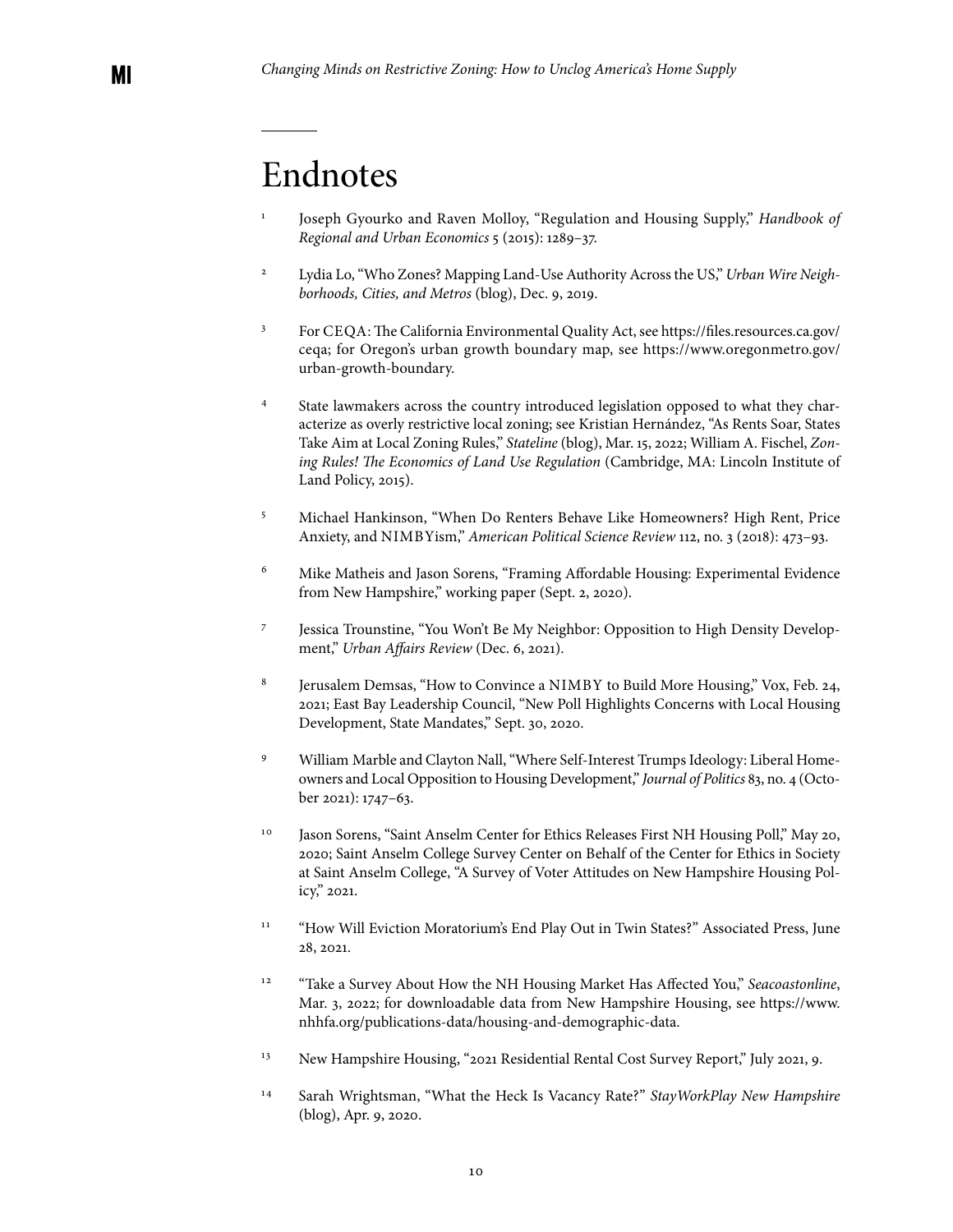- <sup>15</sup> Joseph Gyourko, Jonathan Hartley, and Jacob Krimmel, "[The Local Residential Land Use](https://real-faculty.wharton.upenn.edu/wp-content/uploads/~gyourko/WRLURI/GyourkoHartleyKrimmel_NBERw26573.pdf) [Regulatory Environment Across U.S. Housing Markets: Evidence from a New Wharton](https://real-faculty.wharton.upenn.edu/wp-content/uploads/~gyourko/WRLURI/GyourkoHartleyKrimmel_NBERw26573.pdf) [Index,](https://real-faculty.wharton.upenn.edu/wp-content/uploads/~gyourko/WRLURI/GyourkoHartleyKrimmel_NBERw26573.pdf)" National Bureau of Economic Research, working paper (December 2019); Joseph Gyourko, Albert Saiz, and Anita Summers, ["A New Measure of the Local Regulatory Envi](https://realestate.wharton.upenn.edu/working-papers/a-new-measure-of-the-local-regulatory-environment-for-housing-markets-the-wharton-residential-land-use-regulatory-index/)[ronment for Housing Markets: The Wharton Residential Land Use Regulatory Index](https://realestate.wharton.upenn.edu/working-papers/a-new-measure-of-the-local-regulatory-environment-for-housing-markets-the-wharton-residential-land-use-regulatory-index/)," working paper (Oct. 22, 2006), see table 10 for states ranked by the Wharton Residential Land Use Regulatory Index value.
- <sup>16</sup> Sorens, "Saint Anselm Center for Ethics Releases First NH Housing Poll"; Saint Anselm College Survey Center, "A Survey of Voter Attitudes on New Hampshire Housing Policy."
- <sup>17</sup> Saint Anselm College Survey Center, "A Survey of Voter Attitudes on New Hampshire Housing Policy," 7.
- <sup>18</sup> Eric Jaffe, ["Is It Time to End Single-Family Zoning?"](https://medium.com/sidewalk-talk/is-it-time-to-end-single-family-zoning-56233d69a25a) *Sidewalk Talk* (blog), Feb. 6, 2020.
- <sup>19</sup> Saint Anselm College Survey Center, "A Survey of Voter Attitudes on New Hampshire Housing Policy."
- <sup>20</sup> Ibid.

MI

- <sup>21</sup> Marble and Nall, "Where Self-Interest Trumps Ideology."
- <sup>22</sup> Full survey results of tristate residents are currently unpublished. Jason Sorens, "Can Housing Policy Attitudes Be Changed? Evidence from a Survey Experiment of Tristate Residents," Manhattan Institute for Policy Research, Inc. (Oct. 28, 2021).
- <sup>23</sup> Ibid., 8.
- $24$  Ibid.,  $6-7$ .
- <sup>25</sup> Matheis and Sorens, "Framing Affordable Housing," 19.
- <sup>26</sup> Ibid., 24.
- <sup>27</sup> Sorens, "Can Housing Policy Attitudes Be Changed?" 11–12.
- <sup>28</sup> Ibid., 8, 12.
- <sup>29</sup> Matheis and Sorens, "Framing Affordable Housing," 26.
- <sup>30</sup> Sorens, "Can Housing Policy Attitudes Be Changed?" 14.
- <sup>31</sup> Jérôme Viala-Gaudefroy, "Fact Check US: Would the Democrats 'Ruin the Suburbs' as [Donald Trump Claims?](https://theconversation.com/fact-check-us-would-the-democrats-ruin-the-suburbs-as-donald-trump-claims-147211)" *The Conversation* (blog), Oct. 19, 2020.
- <sup>32</sup> Sorens, "Saint Anselm Center for Ethics Releases First NH Housing Poll"; Saint Anselm College Survey Center, "A Survey of Voter Attitudes on New Hampshire Housing Policy."
- <sup>33</sup> "[Characteristics of New Housing,](https://www.census.gov/construction/chars/pdf/c25ann2003.pdf)" U.S. Census Bureau report (2003), 577.
- <sup>34</sup> "[Highlights of Annual 2020 Characteristics of New Housing](https://www.census.gov/construction/chars/highlights.html)," U.S. Census Bureau data.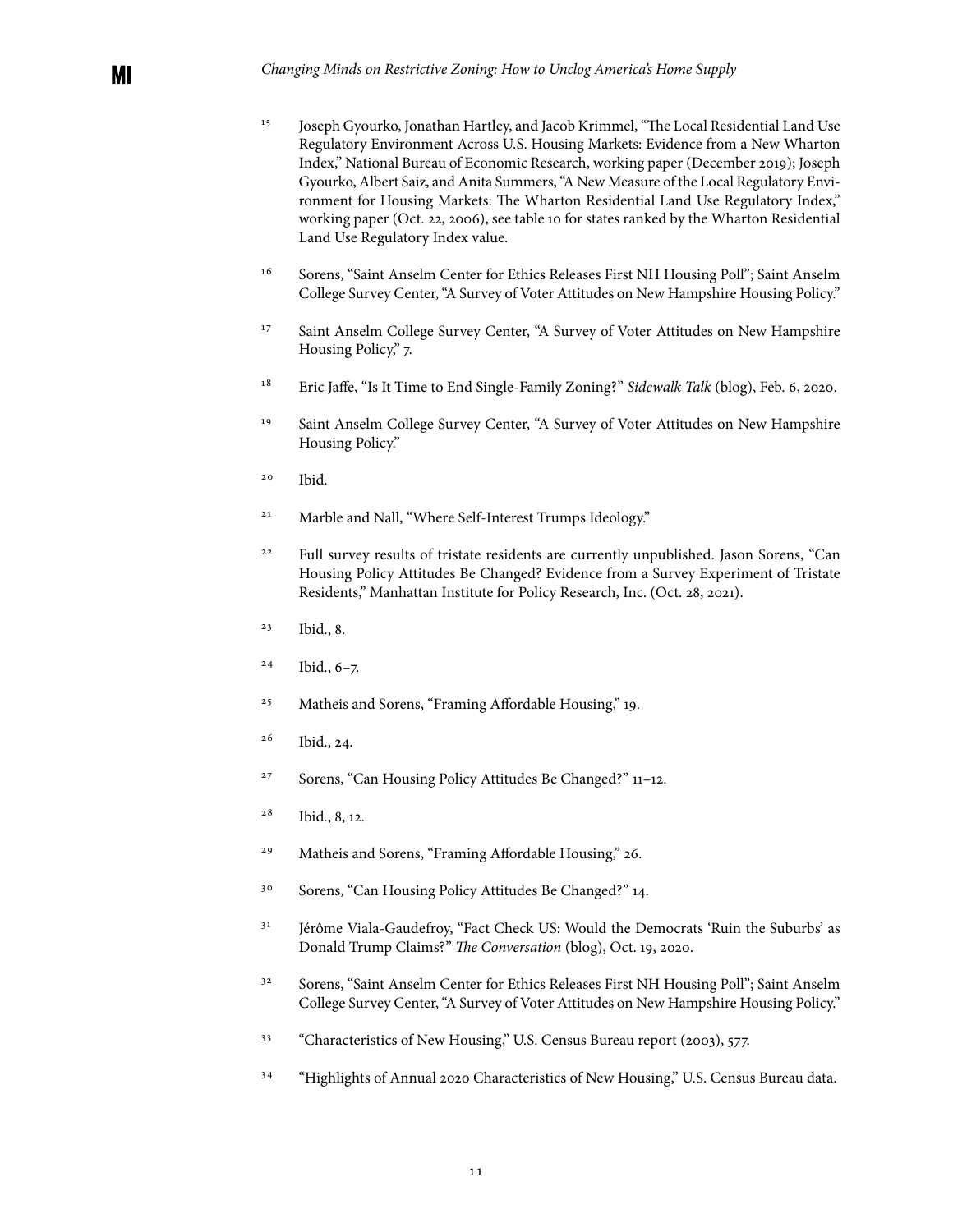- <sup>35</sup> Personal consumption expenditures (implicit price deflator), 4Q data from the Federal Reserve Bank of St. Louis; see https://fred.stlouisfed.org/series/DPCERD3Q086SBEA#0.
- <sup>36</sup> "[Rent Report: A Monthly Look at Average Rent Price Trends Across the United States](https://www.rent.com/research/average-rent-price-report/)," Rent.com, March 2022.
- <sup>37</sup> Chang-Tai Hsieh and Enrico Moretti, ["Housing Constraints and Spatial Misallocation](https://www.aeaweb.org/articles?id=10.1257/mac.20170388)," *American Economic Journal: Macroeconomics* 11, no. 2 (April 2019): 1–39.
- <sup>38</sup> Peter Ganong and Daniel Shoag, "Why Has Regional Income Convergence in the U.S. [Declined?](https://www.sciencedirect.com/science/article/abs/pii/S0094119017300591)" *Journal of Urban Economics* 102 (November 2017): 76–90.
- <sup>39</sup> Jonathan Rothwell, "[Housing Costs, Zoning, and Access to High-Scoring Schools](https://www.brookings.edu/wp-content/uploads/2016/06/0419_school_inequality_rothwell.pdf)," Metropolitan Policy Program at Brookings (April 2012).
- <sup>40</sup> Kathy Orton, ["Mortgage Rates Drift Down over Fears About Omicron's Effect on Econ](https://www.washingtonpost.com/business/2021/12/23/mortgage-rates-drift-down-over-fears-about-omicrons-effect-economy/)[omy,](https://www.washingtonpost.com/business/2021/12/23/mortgage-rates-drift-down-over-fears-about-omicrons-effect-economy/)" *Washington Post*, Dec. 23, 2021.
- <sup>41</sup> S&P/Case-Shiller U.S. National Home Price Index, data from the Federal Reserve Bank of St. Louis; see https://fred.stlouisfed.org/series/CSUSHPINSA.
- <sup>42</sup> Housing Inventory: Median Listing Price per Square Feet in the United States, data from the Federal Reserve Bank of St. Louis; see https://fred.stlouisfed.org/series/ MEDLISPRIPERSQUFEEUS#0.
- <sup>43</sup> Edward L. Glaeser, Joseph Gyourko, and Raven E. Saks, ["Why Have Housing Prices Gone](https://www.aeaweb.org/articles?id=10.1257/000282805774669961) [Up?](https://www.aeaweb.org/articles?id=10.1257/000282805774669961)" *American Economic Review* 95, no. 2 (May 2005): 329–33; Raven Molloy, ["The Effect](https://www.sciencedirect.com/science/article/abs/pii/S016604621730248X) [of Housing Supply Regulation on Housing Affordability: A Review](https://www.sciencedirect.com/science/article/abs/pii/S016604621730248X)," *Regional Science and Urban Economic*s 80 (Jan. 10, 2020).
- <sup>44</sup> Jonathan T. Rothwell and Douglas S. Massey, ["Density Zoning and Class Segregation in](https://onlinelibrary.wiley.com/doi/10.1111/j.1540-6237.2010.00724.x) [U.S. Metropolitan Areas](https://onlinelibrary.wiley.com/doi/10.1111/j.1540-6237.2010.00724.x)," *Social Science Quarterly* 91, no. 5 (Oct. 26, 2010); Jonathan Rothwell and Douglas S. Massey, "[The Effect of Density Zoning on Racial Segregation in U.S.](https://journals.sagepub.com/doi/abs/10.1177/1078087409334163?casa_token=gz-IynPNkNEAAAAA:sl16hYpSKfRLQRZxefATB23dyKDGzl6ddDc6SYq0EZQm0DiM6QY4lCJz6u_yswJCHlycmCkzxk1Nzg) [Urban Areas,](https://journals.sagepub.com/doi/abs/10.1177/1078087409334163?casa_token=gz-IynPNkNEAAAAA:sl16hYpSKfRLQRZxefATB23dyKDGzl6ddDc6SYq0EZQm0DiM6QY4lCJz6u_yswJCHlycmCkzxk1Nzg)" *Urban Affairs Review* 44, no. 6 (2009): 779–806; Rothwell, "[Housing Costs,](https://www.brookings.edu/wp-content/uploads/2016/06/0419_school_inequality_rothwell.pdf)  [Zoning, and Access to High-Scoring Schools](https://www.brookings.edu/wp-content/uploads/2016/06/0419_school_inequality_rothwell.pdf)"; Ganong and Shoag, "[Why Has Regional](https://www.sciencedirect.com/science/article/abs/pii/S0094119017300591) [Income Convergence in the U.S. Declined?"](https://www.sciencedirect.com/science/article/abs/pii/S0094119017300591); Hsieh and Moretti, "[Housing Constraints](https://www.aeaweb.org/articles?id=10.1257/mac.20170388)  [and Spatial Misallocation](https://www.aeaweb.org/articles?id=10.1257/mac.20170388)."
- <sup>45</sup> Jason Sorens, "[The Effects of Housing Supply Restrictions on Partisan Geography,](https://www.sciencedirect.com/science/article/abs/pii/S0962629817303451)" *Political Geography* 66 (September 2018): 44–55.
- <sup>46</sup> Kimberly Houghton, ["Uncertain Future for Market and Main After Apartments Denied](https://www.unionleader.com/news/business/uncertain-future-for-market-and-main-after-apartments-denied/article_190c43db-0db9-54e8-a3f7-c7fa85100de5.html)," *New Hampshire Union Leader*, Sept. 15, 2020; Susan Lee, "[Saint Anselm College Survey](https://www.marketandmainbedford.com/uncategorized/60-of-bedford-residents-support-market-and-main-bedford-development/)  [Indicates Significant Public Support for Proposed Mixed-Use Development at Former](https://www.marketandmainbedford.com/uncategorized/60-of-bedford-residents-support-market-and-main-bedford-development/)  [Macy's Site in Bedford,](https://www.marketandmainbedford.com/uncategorized/60-of-bedford-residents-support-market-and-main-bedford-development/)" Market and Main press release, July 9, 2020.
- <sup>47</sup> Donald Hays and Briana Sullivan, ["2017 Data Show Homeowners Nearly 89 Times Wealth](https://www.census.gov/library/stories/2020/11/gaps-in-wealth-of-americans-by-household-type-in-2017.html)[ier than Renters,](https://www.census.gov/library/stories/2020/11/gaps-in-wealth-of-americans-by-household-type-in-2017.html)" *United States Census Bureau* (blog), Nov. 16, 2020.
- <sup>48</sup> William A. Fischel, *The Homevoter Hypothesis: How Home Values Influence Local Government Taxation, School Finance, and Land-Use Policies* (Cambridge, MA: Harvard University Press, 2005).